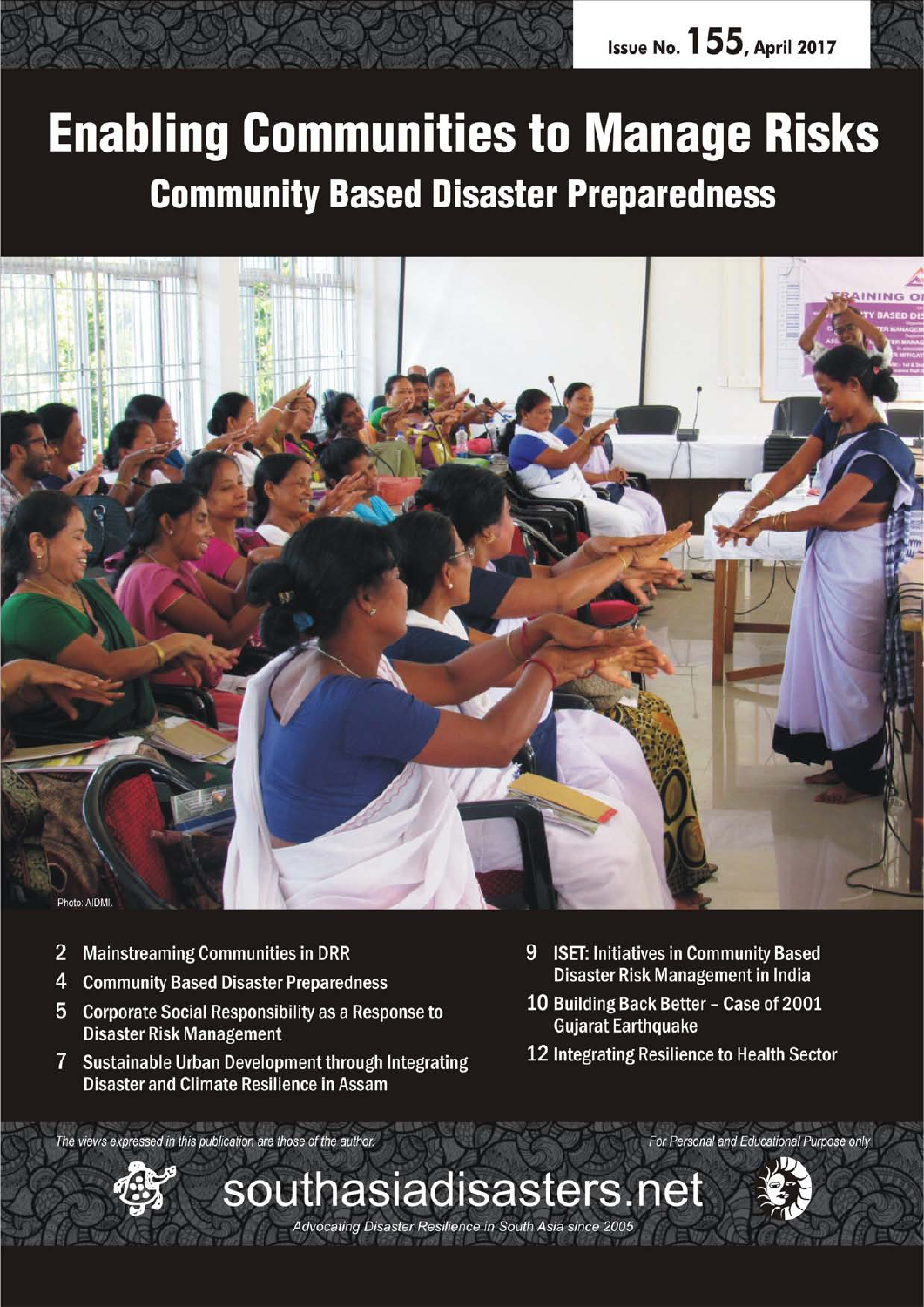#### **ABOUT THIS ISSUE**

The impacts of disasters can be broadly categorized as direct and as indirect. Direct impacts refer to quantifiable losses such as the number of people killed and the damage to buildings, infrastructure and natural resources. Indirect impacts, in contrast, include declines in output or revenue, and impact on wellbeing of people, and generally arise from disruptions to the flow of goods and services as a result of a disaster. The contextual and localized nature of indirect impacts make it difficult to control them. One possible way of controlling them is through Community Based Disaster Preparedness (CBDP).

This issue of Southasiadisasters.net focuses on the theme of Capacity Building for Community Based Disaster Preparedness. It primarily focuses on how CBDP can empower communities to manage their risks through 'locally owned' and 'locally appropriate' approaches. The key lessons from ASDMA's recently finished capacity building project on CBDP have also been highlighted in this issue. The rationale behind promoting CBDP is that communities are the first responders of a disaster, therefore they should be given the necessary training to mitigate and manage their risks.

Moreover, given the dynamic nature of risk, CBDP makes for a more relevant, inclusive, bottomup and effective approach to disaster risk reduction. This issue is also a compendium of the emerging areas like climate risks and how they impact communities at the local level. Capacity building for CBDP can also be viewed as the democratization DRR by enabling communities to build their own resilience using approaches best suited to them. **– Kshitij Gupta,** AIDMI

## Mainstreaming Communities in DRR

*the holistic approach to capacity development in Assam*

The National Disaster Management Act, 2005 shifted the priorities and approaches of the State of India towards disaster management putting emphasis on holistic and localized approaches for disaster risk reduction. Local communities were seen as both first recipients as well as the first responders to any disaster and as such the cycle of disaster risk management must focus on last mile communities. The Assam State Disaster Management Authority (ASDMA) laid stress upon empowering communities for disaster risk reduction since its inception.

INTRODUCTION

The various guiding documents and plans of the Government of Assam prepared by the ASDMA, make strong references for enhancing communities role in disaster risk management. The Assam State Disaster Management Policy, 2010 envisages upon instrumental role to be played by local authorities (PRIs both rural and urban). It stresses the need for training of officials and representatives from local authorities (Panchayats, Municipalities and Urban Local Bodies), storage and maintenance of resources to be of use in disaster management and ensuring risk informed development practices at local level.<sup>1</sup>

The Assam State Disaster Management Plan includes aims to

ensure that all components of disaster management are addressed to facilitate planning, preparedness, operational, coordination and community participation. Thus, in the aim itself the role and importance of community has been emphasized.2 The recently revised Assam State Disaster Management Manual, 2015 further intensifies the importance of community level institutions and expects Gram Panchayats and local authorities to prepare a Disaster Management plans. Such a plan should take into account all local conditions, identify specific vulnerable areas, initiate necessary preparedness and mitigation measures, draw up capacity building plans, work out shelter sites, stockpile emergency provision of food, fodder, medicine, drinking water plan, etc.<sup>3</sup>

Building upon the above, the ASDMA has developed multipronged capacity development strategy through which communities are being empowered for achieving disaster resilience. The Sendai Framework for Disaster Risk Reduction which is successor to HFA recognizes the progress achieved world-wide towards reducing disaster risks of communities and ASDMA's initiatives were evidence towards the same. ASDMA has kept on community based approaches in center of its DRR programming. ASDMA has worked across all four

"The priorities of government of Assam to ensure a 'Safer Assam'. Urging teachers to focus on 'social education' with the objective of building responsible and informed citizens' who are concerned and aware about their safety issues and are taking steps towards reduction of disaster risks in the society as a whole."

**– Mr. Pallab Lochan Das,** Minister of State (Independent), Revenue and Disaster Management, Government of Assam.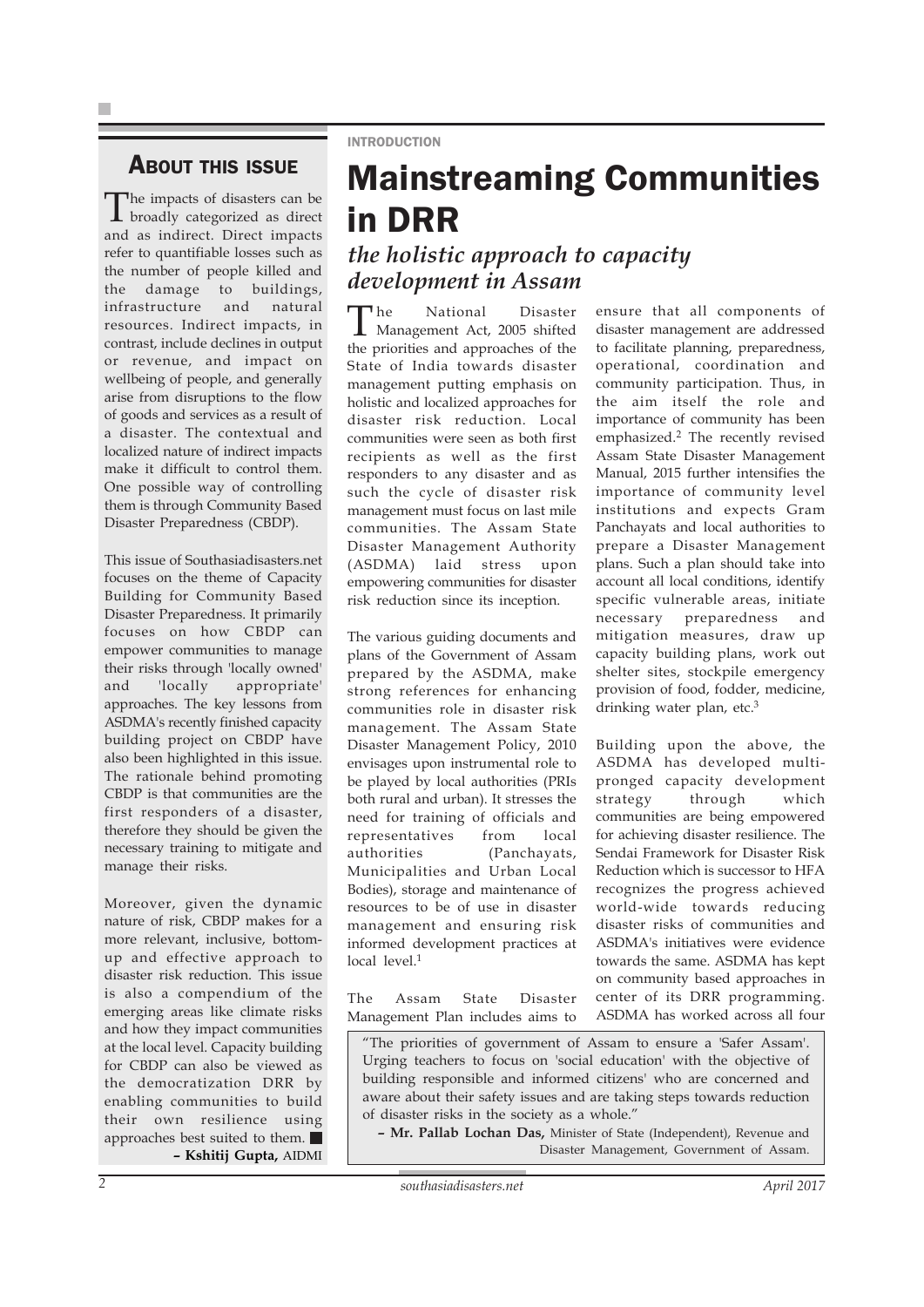

First Community Based Disaster Preparedness (CBDP) training at Baksa, July 18-19, 2016.

priorities of the SFDRR towards community empowerment for disaster resilience which are briefly mentioned below:

#### Priority 1 – Understanding Disaster Risk

ASDMA has envisaged Community based disaster risk assessment as basis for making district disaster management plans. Different community level institutes have also been assessed and audited for the risks they face. E.g. ASDMA conducted status survey of schools and hospitals of Guwahati city to assess their vulnerability and to make corrective recommendations.

#### Priority II – Strengthening Disaster Risk Governance to Manage Disaster Risk

ASDMA has emphasized upon institutionalizing disaster risk reduction at community level through creation and capacity development of Village Land Management and Conservation Committees besides capacity building of local PRIs members of disaster risk reduction. ASDMA has been emphasizing upon sensitization and capacity building of public representatives on DRR.

#### Priority III – Investing in Disaster Risk Reduction for Resilience

The state has been one of states in India which has an allotted state budget for disaster risk reduction. Investments have been made through non-structural measures in hospitals and schools at community level. ASDMA in order to enhance structural resilience has revised the buildings codes of Guwahati city. A host of measures has been initiated to encourage sectoral/departmental investment for disaster risk reduction in respective sectors through departmental DM planning. ASDMA has put sufficient emphasis on capacity building of stakeholders particularly the health sector at local level for comprehensive health safety and disaster management.

#### Priority IV – Enhancing Disaster Preparedness for Effective Response and to "Build Back Better" in Recovery, Rehabilitation and Reconstruction

This priority has been considerably emphasized over ASDMA's flagship initiatives. The Flood Early Warning System (FLEWS) which is one unique technological advances befitting the last mile communities has been appreciated all around. ASDMA has taken up series of

training and capacity building, awareness generation activities to enhance community preparedness on disaster risk reduction. The training of frontline workers and first responders on CBDP across the 27 districts of Assam is one such example. ASDMA is reaching to household level (through Apartment sensitization programs on earthquake preparedness in Guwahati city) as well as community level (Panchayat level pilot projects on flood resilient model villages and pilot project on sustainable livelihood through DRR mainstreaming) for enhancing intersector disaster preparedness across levels and scales in communities to be able recover faster and build back better in case of a disaster is followed. Communities are accepted as thrust and core. ASDMA is also emphasizing on documenting and strengthening local traditional coping practices of communities to various disasters.

It is expected that through a multipronged and dynamic strategic approach, ASDMA will be able enhance local resilience against disasters and can contribute towards sustainable development of the state of Assam.

1 Assam State Disaster Management Policy, 2010 available at http://asdma.gov.in/pdf/publication/Assam%20DM%20Policy.pdf

2 Assam State Disaster Management Plan available at http://asdma.gov.in/pdf/asdmp.pdf

3 ASDMA (2015), Assam State Disaster Management Manual, 2015 available at

http://asdma.gov.in/download/assam\_disaster\_management\_manual\_2015.pdf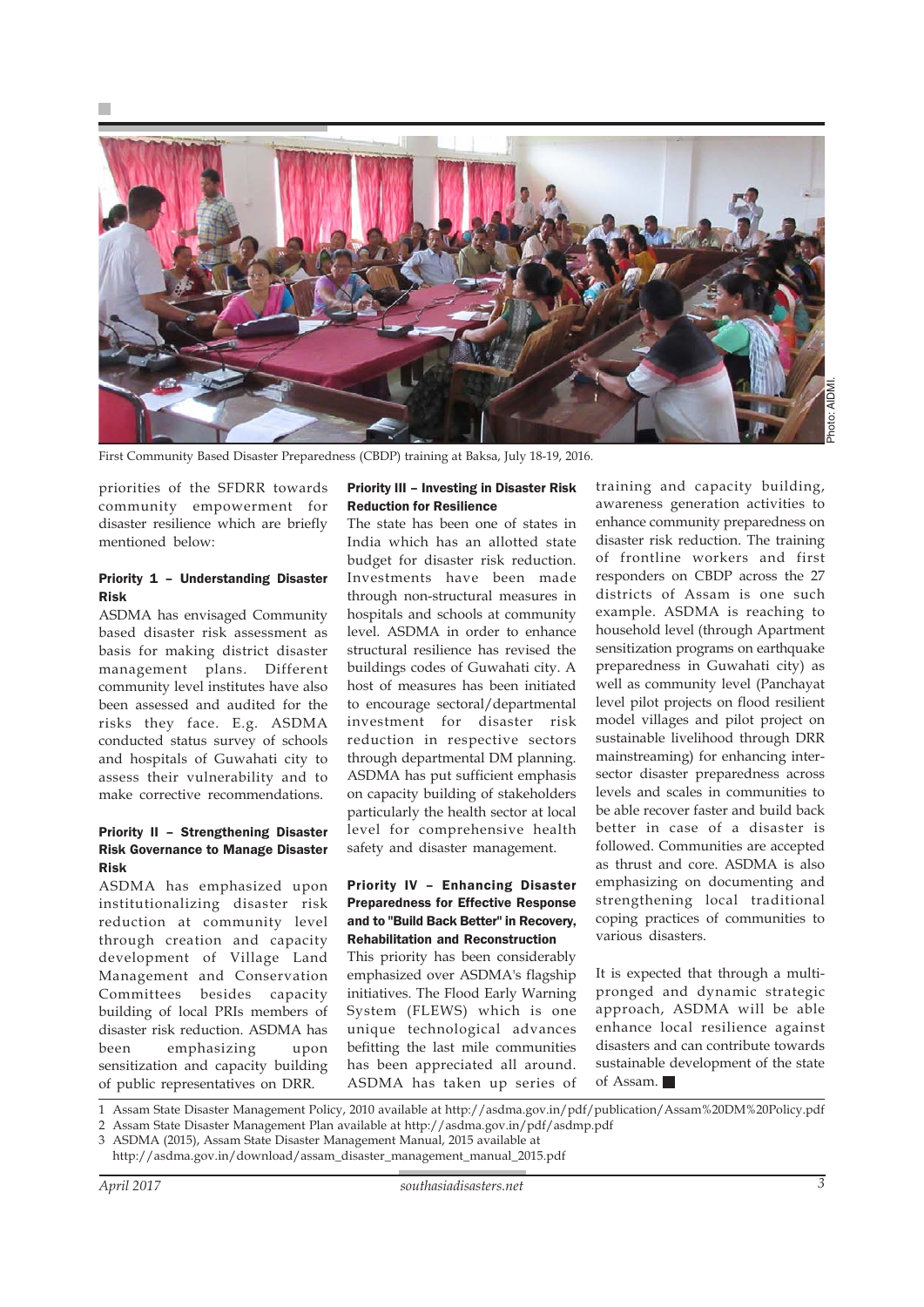#### PROJECT BRIEF

### Community Based Disaster Preparedness

The north-eastern state of Assam is of special strategic and cultural importance to India. Not only does it binds India to the north-east India, it is also blessed with many natural resources and can be considered a biological hotspot teeming with rare animal and plant species. However, Assam is exposed to a variety of climate and disaster risks. These include earthquakes, landslides, floods, and strong winds. Floods and the resulting everlasting river erosion have proved to be particularly detrimental to Assam's economy and citizens. To build up the resilience of Assam against such aforesaid risks, the Assam State Disaster Management Authority (ASDMA) routinely takes up disaster risk reduction and climate change adaptation initiatives. And All India Disaster Mitigation Institute (AIDMI) has found that in these initiatives the citizens of Assam play leading role when given a chance.

In the event of a disaster, it is the members of the affected local community who are the first responders, primary beneficiaries and principal actors. Disasters and emergencies are known to overwhelm the response capacities of communities leading to large-scale loss of life, property and livelihoods. It is therefore imperative to build the capacity of the local community to effectively respond to disasters and emergencies. One way of doing this is by enhancing the preparedness level of the community through capacity building initiatives.

Recognizing the need for building the capacity of communities to effectively respond to disasters and emergencies, ASDMA launched its capacity building initiative called 'Community Based Disaster Preparedness' in July 2016. The goal of this initiative was to empower communities at the local level with



Participants explaining the findings of group exercise, depicting the hazards, vulnerabilities and capacities of in and around areas of the conference hall building.

the knowledge, skills and expertise to manage the risks they are exposed to. This goal was to be achieved by organizing capacity building sessions in all the districts of the state with the grassroots level workers from various government departments such as social welfare, health, or agriculture along with volunteers and members of community based organizations. The AIDMI was the technical partner in this initiative and conducted these trainings sessions at ASDMA's behest.

This partnership has been special. It generated results on the ground, influenced the two institutions, and created enabling environment for DRR in Assam.

As the first phase of these trainings draws to a close, I am happy to report that this initiative has been successful in achieving its stated objectives and goal. Hitherto, a total of 1055 participants from 27 districts of Assam have been covered under the ambit of this initiative. The participants have become informed respondent. So many of them committed advocates of disaster risk reduction. And some of them have become local leaders in reducing risks. But these numbers, as impressive as they are do not cover the wisdom, ingenuity and creativity with which the local communities in Assam have managed and mitigated their risks. AIDMI has learned more from the participants, not only what to do and how but also new ways of thinking about both, risk and Assam. Perhaps the most important lesson from this initiative was the effectiveness of risk reduction measures if they are carried out in an inclusive, participatory and democratic manner.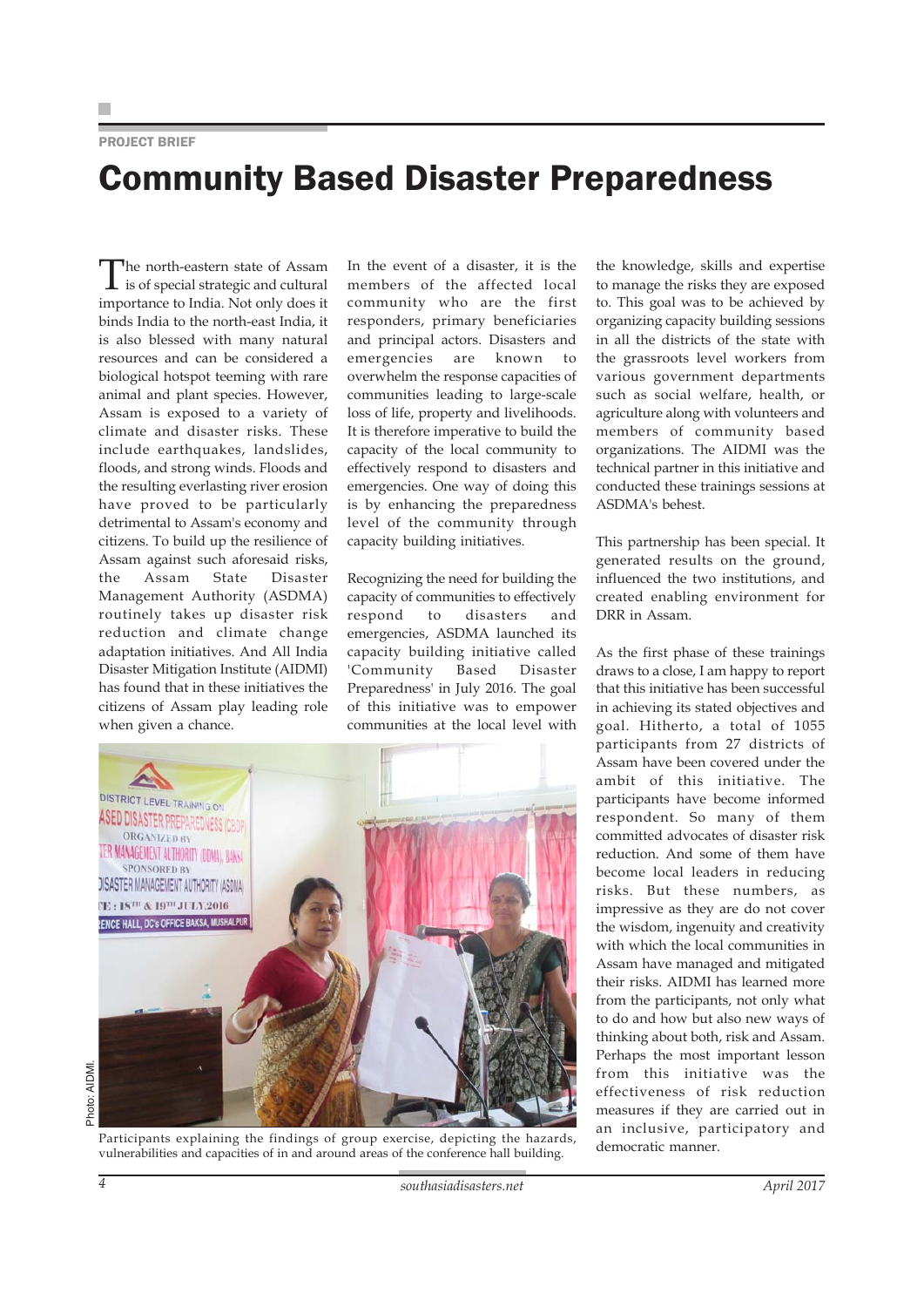×

Community based Disaster Preparedness (CBDP) refers to all those activities and measures undertaken by a community using a locally owned and locally appropriate approach to reduce and manage its disaster risks. In essence, CBDP implies a community based approach to risk reduction done by using existing resources in a contextualized and localized manner. In simple words, AIDMI team started from where the communities were, building upto where they want to be. Given the participatory nature of CBDP, the pedagogy followed by AIDMI in imparting these trainings emphasized introspection, deliberation and dialogue.

These trainings focused on providing technical skills such as conducting hazard, vulnerability, capacity (HVCA) assessment; drawing

seasonal hazard maps; capacityvulnerability matrix and compiling community resource inventories at the block level. These technical skills helped the participants in identifying the underlying causes of their vulnerability to disaster risks and then proceed to make elaborate preparedness plans. Similarly, the best practices on CBDP from previous projects and programmes was also shared with the participants.

Although the technical knowledge imparted during these trainings will help these participants to carry out disaster risk reduction (DRR) activities in a systematic and coordinated manner, perhaps the greatest achievement of these trainings was that it encouraged the participants to speak up on their perception of risk, vulnerability and preparedness. And, more

importantly, on what they think they can do to reduce risk if given a chance and resources. This was truly enriching, as people from different parts of Assam experienced risks differently and would often suggest innovative approaches to manage them. This made the entire discourse surrounding preparedness much more relevant and comprehensive instead of just being a vacuous exercise full of oft-repeated clichés.

I once again commend and congratulate ASDMA on organizing this initiative and successfully empowering citizens of Assam to plan, prepare and manage their risks. This is AIDMI's small contribution to operationalise National Disaster Management Authority of Government of India in Assam with citizen of Assam.

**– Mihir R. Bhatt,** AIDMI

#### CSR AND DRR

### Corporate Social Responsibility as a Response to Disaster Risk Management

India's geo-climate conditions as<br>well as its high degree of sociondia's geo-climate conditions as economic vulnerability, makes it one of the most disaster-prone countries in the world. In its consideration of DRR, UNISDR defines "resilience as….the ability of a system, community or society exposed to hazards to resist, absorb, accommodate to and recover from the effects of a hazard in a timely and efficient manner. This itself express crucial role of CSR in managing disaster risk, with focus on poor and vulnerable communities.

The increase in socioeconomic vulnerability is often as a result of reduced resilience due to risk and related vulnerabilities, including local (micro) disaster events. This situation may cause the direct and/or indirect loss of livelihood and ultimately trigger higher economic unequality and socioeconomic vulnerabilities, particularly related to natural resources such as water, food, and livelihoods. CSR intervention with respect to DRM is offering huge opportunities for companies as it still in the least understood initiatives limited to relief, response, and not long term recovery and linking climate change adaptation. However, the concept and practice of CSR involvement in social development is not new in India. The social work and CSR field greatly overlap as its evolved and focus on people living in poverty.

However, corporate contribution in building disaster resilience has remained minimal. Currently, CSR is based on policies and activities that do not directly address DRR. Most companies implement their CSR projects through their own CSR

project management initiatives, confining benefit to people living in the locality of their operations. In India NGOs and civil society in general to get actively involved in DRR and resilience (not limited to initial disaster relief and response), that encourage and influence increased involvement of CSR in DRR and resilience.

As said, CSR is neither a new concept nor from action point of view in India. The rich experience of TATA - CSR since 1892 - is an important case for all level of companies to engage in community development, even for community resilience. TATA companies work - towards empowering people by helping them develop the skills they need to succeed in a global economy consolidate into its CSR programme. Its emphasising on equps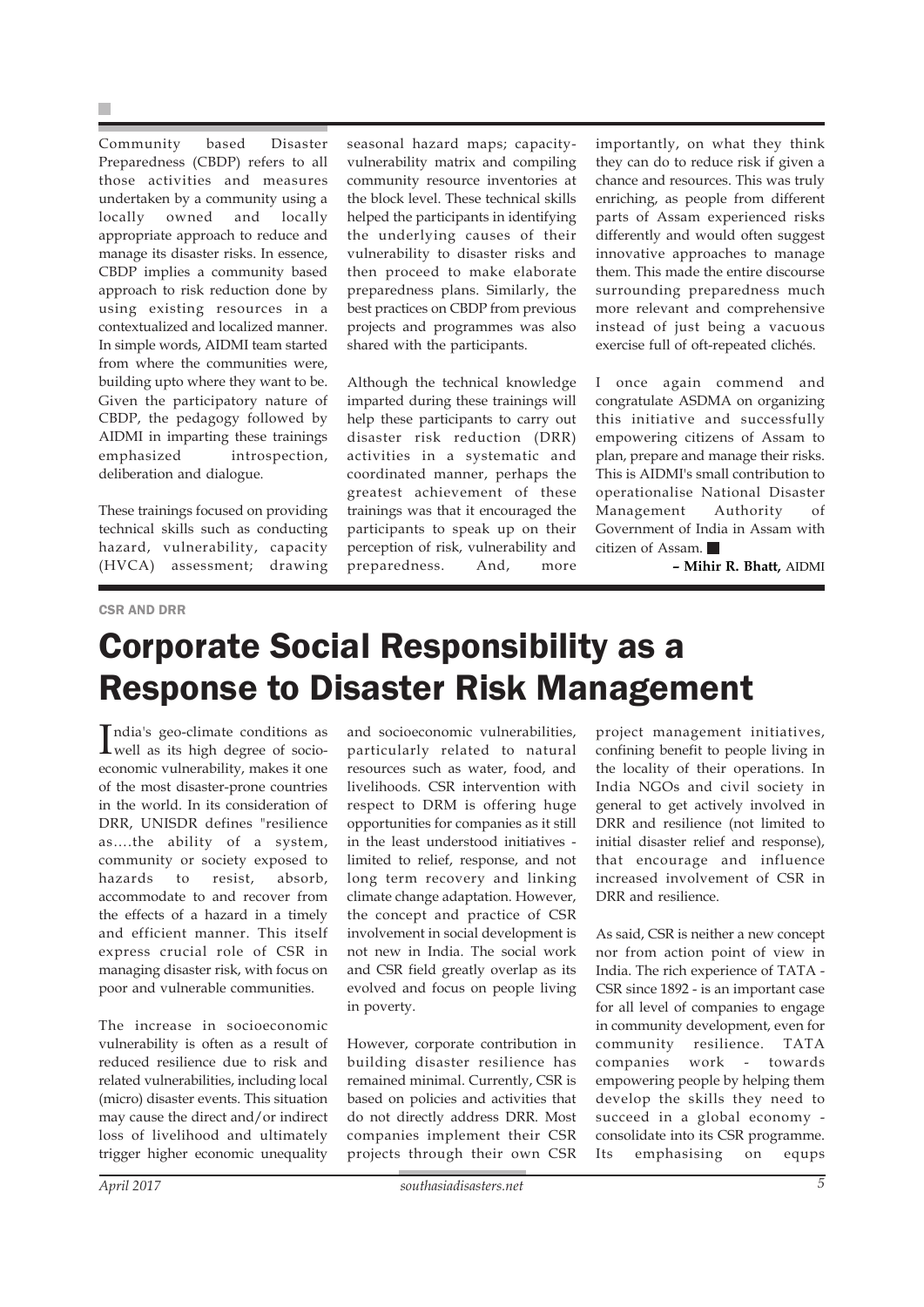

The group's CSR activities.

communities with information, technology and the capacity to achieve improved health, education and livelihood outcomes. The following 10 core principles of CSR programme of TATA<sup>1</sup> reflecting very useful case for all levels of CSR actions. These points can be linked with the disaster resilience.

- **1. Beyond Compliance:** while all CSR interventions shall fully comply with the relevant laws of the land in which they operate, they will strive to meet core needs, even if it is beyond what is mandated.
- **2. Impactful:** Interventions will focus on impact on communities and to this end, all companies will work collaboratively and synergistically on a set of agreed Tata Group Focus Initiatives.
- **3. Linked to Business:** All companies may seek business benefits and leverage their core competencies while undertaking CSR activities. However, community benefits will have to be paramount and clearly defined.
- **4. Relevant to National and Local Contexts:** The CSR initiatives must be closely aligned with and relevant to the local and national

contexts in which the company is located.

- **5. Sustainable Development Principles:** All CSR interventions will follow sustainable development principles - they will factor social, human rights and environmental impacts in their design and execution.
- **6. Participative and Bottom-up:** Communities must be central to the interventions and they must be actively involved in identifying the issues to be addressed and in the management and monitoring of the interventions.
- **7. Focus on the Disadvantaged:** Special care must be taken to ensure that the needs of the most disadvantaged in the community - in terms of gender, ethnicity, disability and occupation - are addressed.
- **8. Strategic and Built to Last:** By design, all CSR initiatives shall ensure that communities can sustain them on their own, beyond the involvement of the Tata Group. Hence, the initiatives must be part of a long term CSR strategy.
- **9. Partnerships:** All CSR interventions will be done in

partnership with institutions that are close to the ground community organisations, NGOs companies (Within and outside the Tata group) and government: Local, state and central.

**10. Opportunities For Volunteering:** The CSR initiatives will be designed to provide a range of volunteering opportunities for Tata employees.

To shape CSR contribution, more important is how can companies at any financial level understand the importance of DRR and resilience and engage locally. In current scenario, CSR, so far, has been based on a policies and activities that do not directly address community resilience.

Lastly, it is essential to develop appropriate guidelines for corporates to build, and shape their CSR interventions aligned with DRR and resilience. Needless to say that the ultimate goal of such development is moving towards poverty reduction, targeting poor and vulnerable communities and local contextualized with the sustainable development goals<sup>2</sup>; the Sendai Framework<sup>3</sup>; climate change action plan4, and the principles of the UN global compact<sup>5</sup>.  $\blacksquare$ 

- **Dr. Ramesh Vaghani,** Head, and **Mrs. Kruti Mehta,** Faculty, Department of Social Work, Saurashtra University
- 1 http://www.tata.com/sustainability/articlesinside/corporate-social-responsibility.
- 2 http://www.un.org/sustainabledevelopment/sustainable-development-goals/
- 3 http://www.unisdr.org/we/coordinate/sendai-framework.
- 4 http://www.moef.nic.in/sites/default/files/Pg01-52\_2.pdf.
- 5 https://www.unglobalcompact.org/what-is-gc/mission/principles.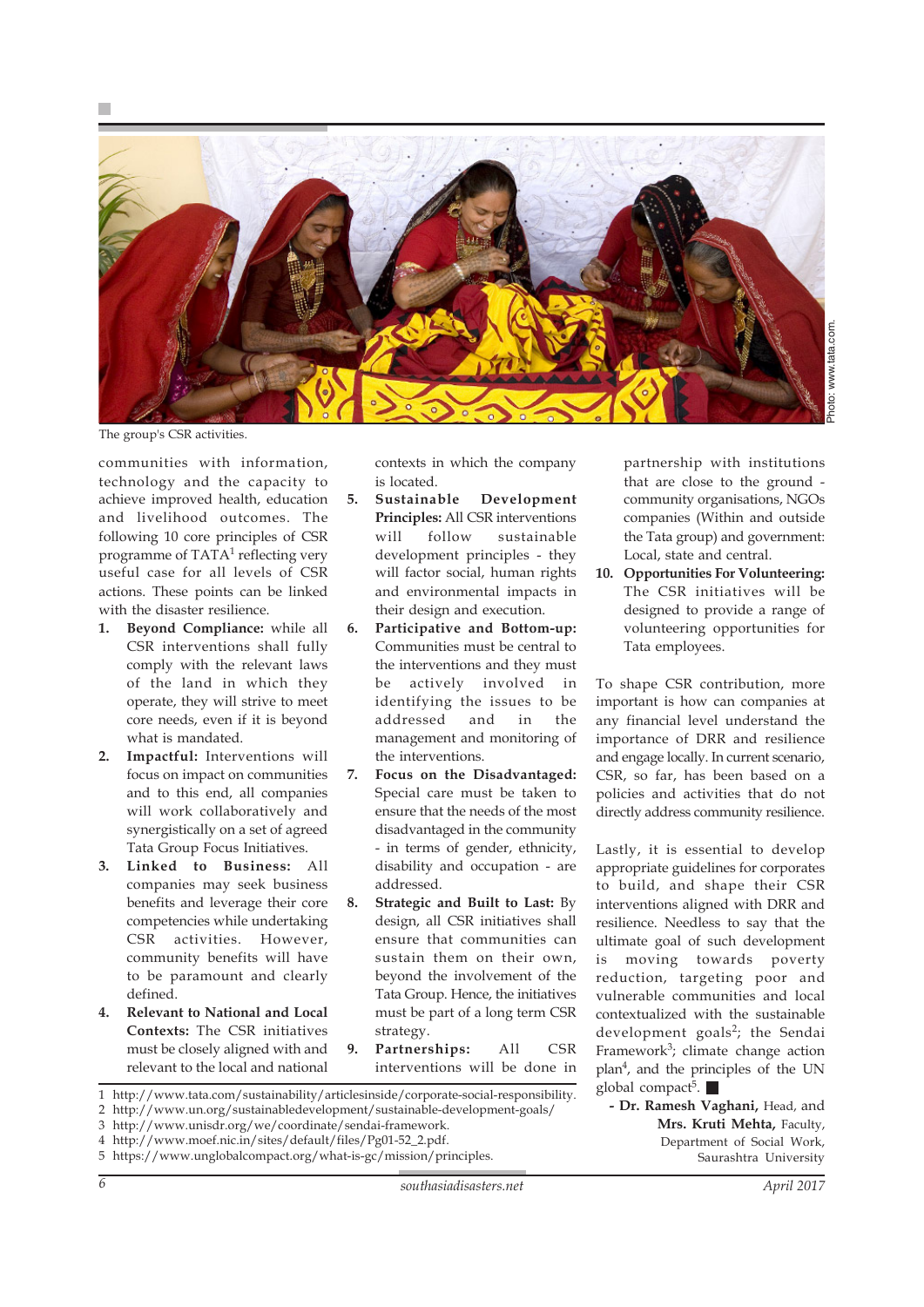#### DRR AND CCA

### Sustainable Urban Development through Integrating Disaster and Climate Resilience in Assam

The urban growth in Assam has<br>been rapid over the years. In the last population census of 2011, Assam had the largest urban population of 4.3 million amongst the Northeastern States. Guwahati has about 0.9 million urban population, while the other large cities of the state are Nagaon (population 116,355), Dibrugarh (population 138,661) and Silchar (population 172,709. The state's level of urbanization grew at 14% in 2011, which shows an increase of 1.2% over the Census 2001 where the level was 12.9%1. Wide inequalities have been observed in urbanization in terms of share of urban population in the districts of Assam. The important aspect of urban growth is the dominance of the capital city, the state capital city Guwahati had experienced faster urban growth primarily due to migration from infrastructure deficient areas<sup>2</sup>. Like any other part of Indian states, urbanization is fast increasing and posing a number of challenges in Assam. One of the key challenges that exponentially increased is the exposure to existing hazards and creation of new ones. The vulnerabilities grew rapidly with unplanned expansion, depletion and injudicious exploitation of natural resources, construction in vulnerable areas etc. The need for integration of DRR CCA in development is especially urgent in urban areas to reduce vulnerability and hazard exposure in order to increase resilience to the potential adverse impacts of climate extremes. Thus, it requires design and implementation of capacity inputs with measuring the

impact of short to long time scale. DRR and CCA require well collaborative and coordinated capacity building actions in urban areas of the state.

The state is facing challenges like other states of India regarding urbanization. These urban areas are also potential contributors to innovation and technological inputs for DRR and CCA in the state. Training and capacity building inputs are required across the state among the municipal corporations, municipal boards and town committees for DRR CCA measures with basic orientation to incorporate with the planning.

Similarly, the department in close partnership with ULBs is implementing various sand important services such as, integrated urban transport, sanitation, solid waste management, urban infrastructure, urban poverty, urban housing, urban planning, financial sustainability of ULBs and general urban governance. All these services and involved manpower are in need of capacity building inputs for DRR CCA. All these services have great potential to build their capacity and contribute. The urban flooding is one of the biggest challenge due to uncontrolled and vulnerable development that increasing the risk of the urban areas.

The department has its own community involvement process with community and institutions. This process should be used to communicate for awareness and

sensitization at local level. This include, training, dialogue with citizens, campaigns, celebrations of key days that have space for DRR CCA agenda.

The department with DRR CCA expert should carry out integration exercise and design of capacity building actions that cover all the key services of the department. The result will include the modification in the process, ways of risk communications and measures (risk reduction and adaptation). However, it is suggested that the involvement of the department should strong and comprehensive in this exercise. It should not be done dominantly by the expert only. Each of the states and departments have their developmental processes and contexts that requires extensive engagement of their own experienced officials having basic and necessary understanding on the subject.

With cities experimenting and learning on dynamic components of risk reduction and adaptation, capacity building inputs can be generated from different case studies and reviews explaining various learning from similar past experiences from within and out-side the state.

The officials should be provided training with practical exercise on construction of multi-hazard resilient housing with a cost effective approach and adaptation measures against climatic extremes and slow onset events keeping future projections in the centre. This should

1 Data derived from department of Town and Country Planning available at http://tcpassam.gov.in/

<sup>2</sup> Manta et el. Urbanization and growth of Small Towns In Assam, India, https://www.unil.ch/files/live/sites/igu-urban/files/ shared/Manta.pdf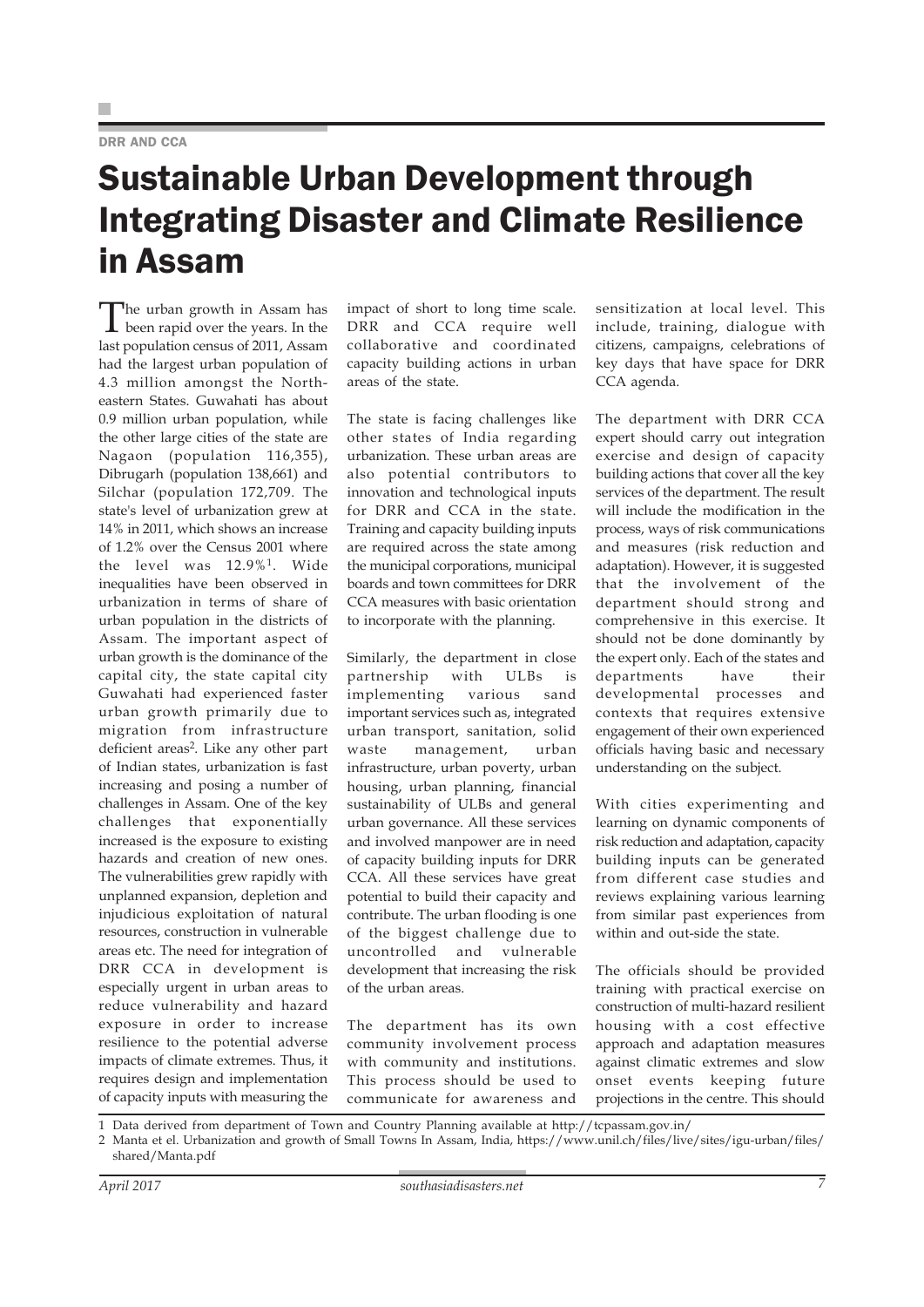be done on ongoing basis and should cover newly induced officials and staff.

Basic trainings which cover risk assessment, early warning system, the concept of DRR and CCA, existing developmental frameworks and tools for sustainable development, should be covered for manpower who are directly involved in the implementation of services.

The department requires good understanding to conduct and analyze cost effectiveness of different risk reduction and climate change adaptation measures.

The state and urban bodies are having recent experience through several DRR CCA related projects that implemented in partnership of government and/or humanitarian and development agencies. For example, Guwahati - Climate Resilience Strategy under Asian Cities Climate Change Resilience Network (ACCCRN)<sup>3</sup>; These pilots and process build the department's capacity with national and global developments. The department should conduct exercises to capture the learning and identify the areas for mainstreaming into the department. The usage of processes and outputs in other key cities of the state is another area of capacity building. Such projects should be continued in Guwahati and/or in the state due to its location, requirement and importance. The department with the SDMA and the department of environment together should have a consultation process in the institutionalizing process of the experience and learning in the urban development. The negotiation with donor agencies also can be done on withdrawal strategy during the design phase of the project.

More and more people will be living in cities. Thus, local capacity building inputs to DRR and CC adaptation and mitigation are important. The cities of Assam are increasingly showing leadership, and committing to take actions. However, limited planning and implementation capacities can be one of the key obstacles for urban development in Assam. **– Kishore Dutta,** ASDMA

3 Climate Proofing Guwahati, Assam - City resilience strategy and Mainstreaming Plan, http://www.teriin.org/eventdocs/ files/TERI\_Guwahati\_CityResilienceStrategy.pdf

#### LEARNING WORKSHOP

#### Integrating Disaster Risk Reduction and Climate Change Adaptation



Learning workshop on Integrating Disaster Risk Reduction and Climate Change Adaptation was held in Guwahati. Over 30 Community Based Disaster Preparedness (CBDP) trainees participants from key local institutions to join the workshop to share the experience. February 23, 2017, Guwahati. The event was organised by District Disaster Management Authorities with support from Assam State Disaster Management Authority and facilitated by All India Disaster Mitigation Institute.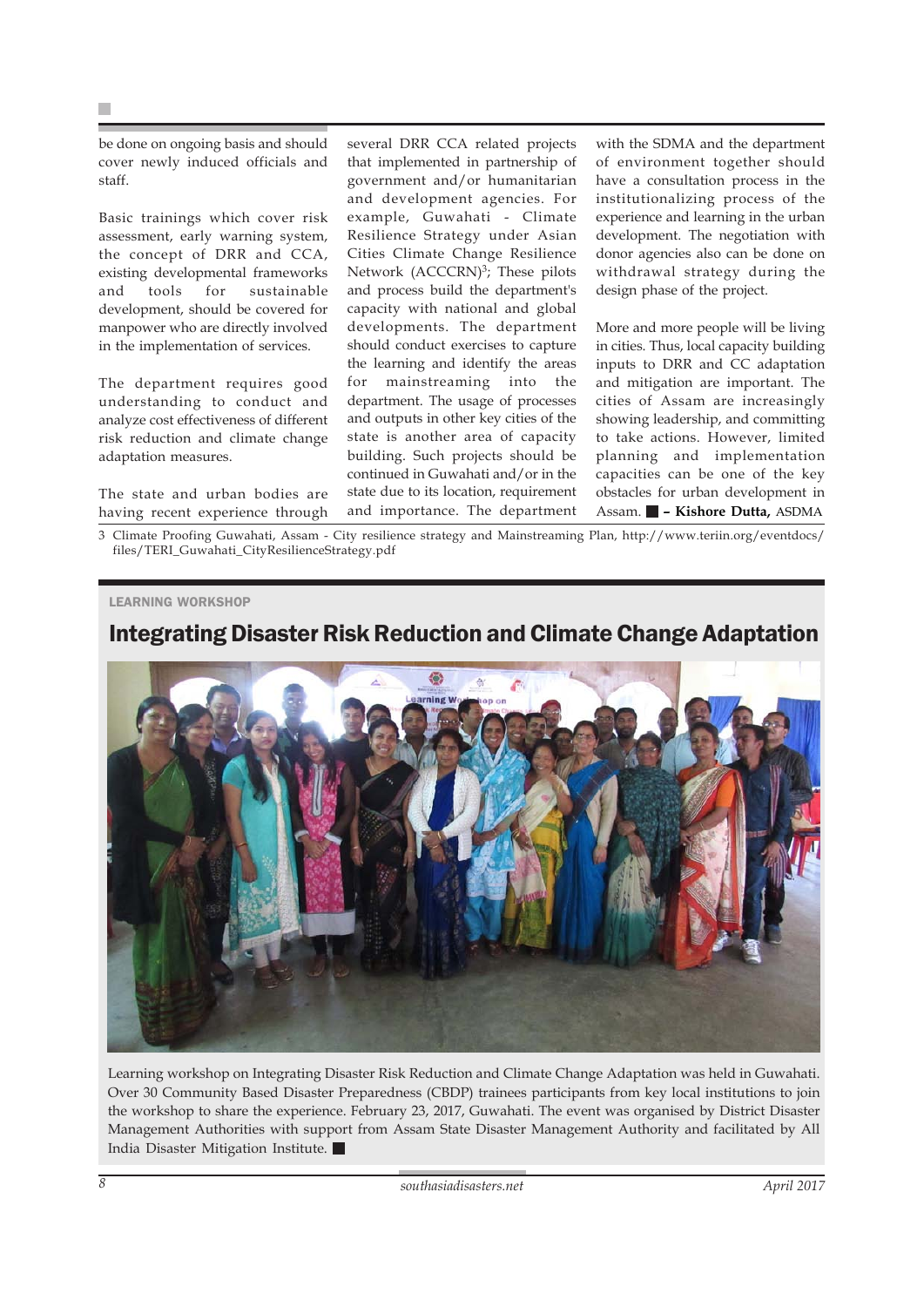TITLE

### ISET: Initiatives in Community Based Disaster Risk Management in India



In 1997, a group of hydrologists<br>from India, Nepal, and the USA n 1997, a group of hydrologists formed a collaboration that resulted in the founding of the Institute for Social and Environmental Transition (ISET) and launched a long-standing initiative to build climate change resilience. ISET's work in India spans two decades and covers the following areas: integrating disaster and climate risk management into public planning and policy; adaptation and resilience to climate change; strategic approaches to water resource management; and urban resilience. ISET directly addresses the risks created by social and demographic changes, poverty and climate change.

Over the years ISET has lead international programs on themes such as water management, adaptive strategies and livelihood resilience, economic costs and benefits of disaster risk reduction, and urban resilience. In all these endeavours, ISET has consistently integrated global knowledge with on ground implementation.

ISET has also developed a system for engaging with a diverse set of stakeholders called the 'Shared Learning Dialogues (SLDs)'. SLDs are founded on the principle of meaningful public participation, and bring together stakeholders with diverse interests, perspectives, information, knowledge, and power. This often means assembling scientists, social leaders, and underrepresented community members such as women or minority groups, along with government officials and encouraging a healthy dialogue among to tackle societal problems. Such an inclusive approach creates deeper understanding and often results in solutions not previously considered.

#### **Specific examples of our community based approach:**

Recently ISET conducted SLDs to investigate flood resilient housing in Gorakhpur, a municipality in eastern Uttar Pradesh. Flooding is a recurring problem in Gorakhpur, and climate change – combined with rapid urbanization – is likely to increase the severity of this problem. As more people move to Gorakhpur and erect homes, water-bodies are encroached upon, further exacerbating flood vulnerability. The majority of vulnerable houses are in low-income areas of the municipality. ISET then collaborated with partners like the National Center for Atmospheric Research (NCAR) in Boulder, Colorado, and the Gorakhpur Environmental Action Group (GEAG) to create climate projections for this geographic area and to engage the local community.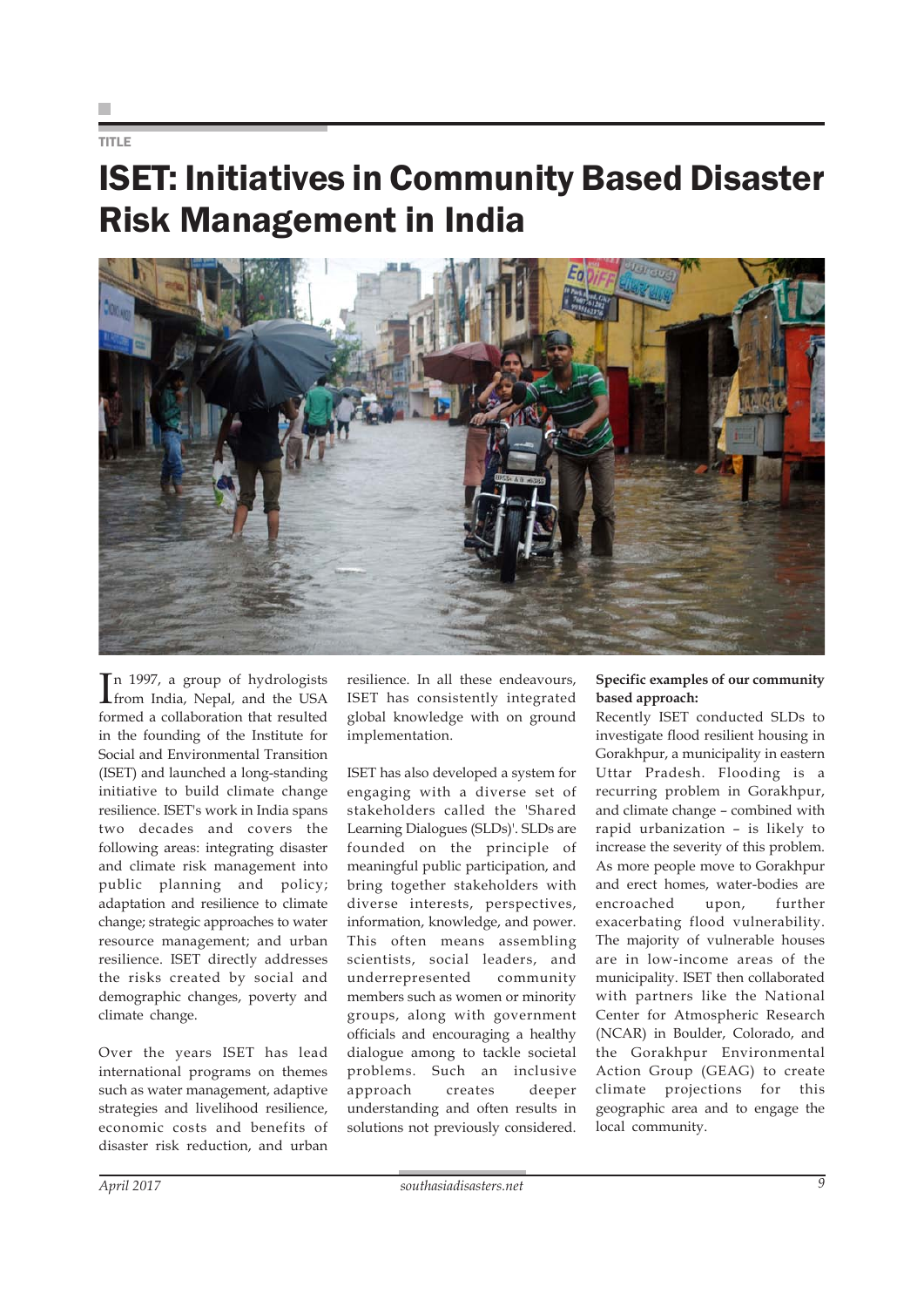SLDs were conducted within communities to learn about the challenges they were facing, and to inform researchers about adaptive measures already used to reduce flood damage to homes (for example, many households raised the plinth of their dwellings). Researchers asked SLDs participants what adaptive measures were effective in preventing economic loss and housing damage. Researchers also collected suggestions on specific housing design features that participants perceived to be climate-change resilient. Based on these community SLDs, ISET worked with SEEDS India, an NGO involved in urban planning and DRR, to organize a housing design competition. The winning design from this competition was widely shared.

Furthermore, the study team held consultations with local masons and architects to ascertain the construction practices and designs used in Gorakhpur. ISET also held SLDs with medical practitioners in Gorakhpur in order to gauge thresholds in temperature, humidity, and excessive rainfall, and to assess how these elements threatened health and well-being in this municipality. ISET has conducted similar climate-change resilient housing projects in Vietnam and Pakistan, and innovative findings have been shared internationally.

ISET is also engaged in several other resilience-building projects including the integration of climate change adaptation and disaster risk reduction into district-level policies in other hazardous areas (for example, the coastal plains of Odisha and mountainous state of Uttarakhand.) To learn more about our projects we invite you to read the following ISET publications:

1. Unpacking Mainstreaming DRR-CCA in the Sub-National Level Development Planning, http://is-e-t.org/resources/policy-techreports/unpackingmainstreaming-drr-cca-in-thesub-national-level-developmentplanning.html

- 2. Climate Smart Disaster Management Plans: A Tool for Implementing State Action Plans on Climate Change, http://i-s-et.org/resources/policy-techreports/climate-smart-districkdisaster-management-plan-aseffective-tool-for-implementingstate-action-plan-on-climatechange.html
- 3. Handbook for District Collectors on Climate-Resilient DRR, http://i-s-e-t.org/ resources/training/handbookfor-district-collectors-on-climateresilient—disaster-riskreduction.html
- 4. Community Based Evaluation of Resilient Housing Options: Gorakhpur, India, http://i-s-et.org/resources/workingpapers/community-basedevaluation.html.

**– Abrina Williams,** Social Media Correspondent, ISET–International, USA

### DISASTER AS OPPORTUNITY Building Back Better – Case of 2001 Gujarat **Earthquake**

The 2001 Gujarat Earthquake  $\mathbf 1$  brought unprecedented level of death, destruction and deprivation to the state of Gujarat. Bhuj, the epicenter of the quake was entirely razed to the ground as were most of the other parts of the Kutch district. Despite the massive scale of the damage caused by the earthquake, the recovery of the Kutch region post this earthquake has been phenomenal to say the least. The development of critical infrastructure like roads, highways, bridges complimented by the

growth of industry and tourism, together with the expansion of transportation services have made the region more prosperous and economically robust than it ever was.

On the flipside, the region's stupendous post–disaster recovery has also given rise to a higher level of economic inequaity. The post earthquake development boom attracted a lot of skilled and unskilled migrants to the region which has also caused a little insecurity among the natives. The cost of land has also increased

substantially which has led to a change in the pattern of land ownership.

The earthquake recovery has provided useful lessons in town planning albeit with certain challenges. The following challenges were faced by many planners in the recovery process.

In terms of use and operation, the town planning act was totally new for Kutch, even for involved institutions and people (disaster victims). Prior to 2001 earthquake,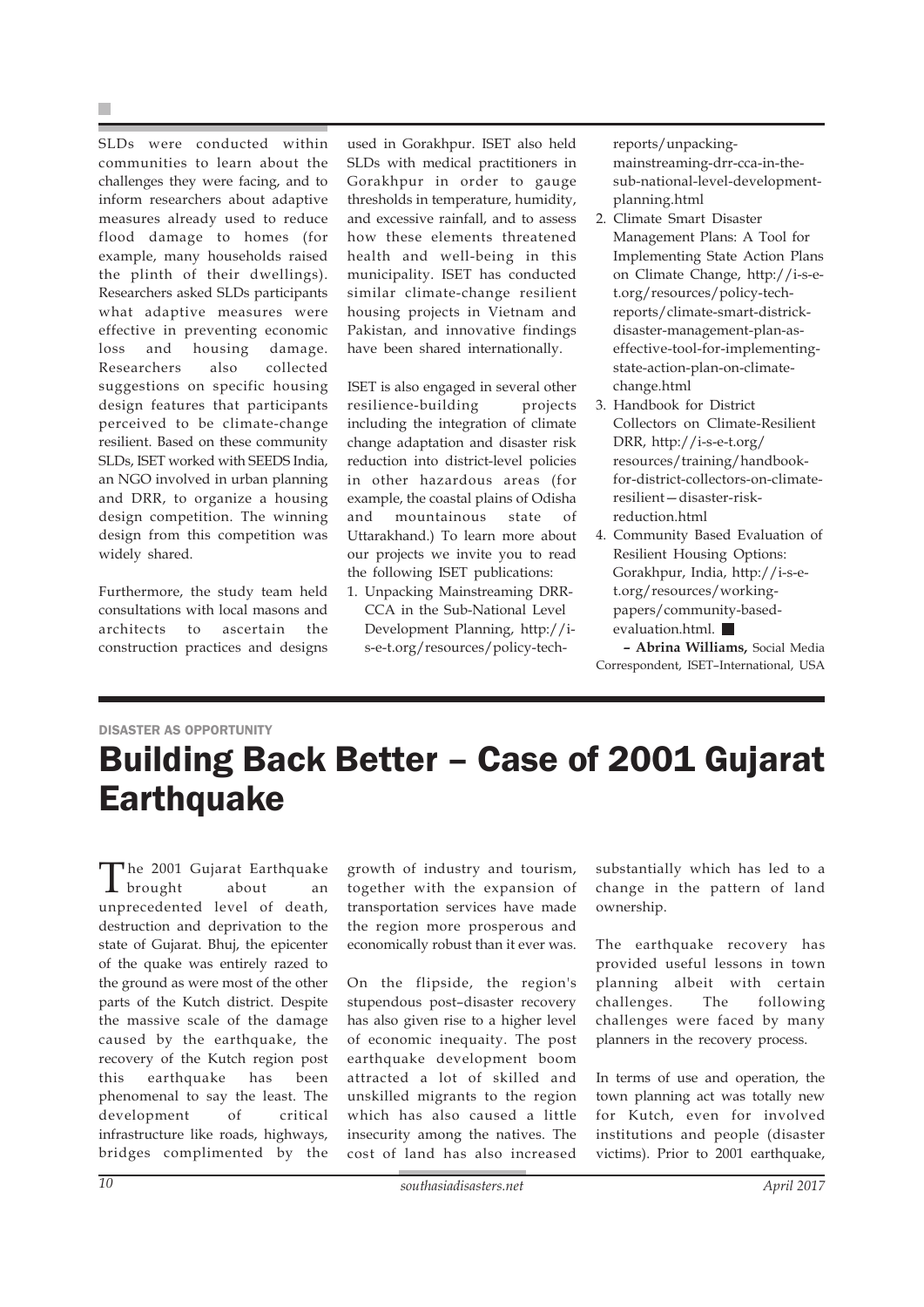the understanding was limited to layout approval, land measurement and calculation. It was indeed very challenging to deal with lack of awareness on town planning with different stakeholders. Second, the land records were either not updated or were entirely missing prior to the earthquake. This situation created lots of hurdles in the process of reconstruction, particularly in managing lots of cases, in a specific timeframe. Third, handling a wide range of stakeholders with lots of different understanding and perceptions was challenging during the reconstruction phase. This delayed the achievement of some town planning outcomes.

The integration of recovery planning to all the sectors (such as health, education, economic, finance, housing, transportation, etc.) is a prerequisite for effectiveness. In reality, facilitating such an integration is no easy task. It necessitates proper guidance and cooperation from government authorities as well as from technical experts. Fortunately, the Kutch reconstruction process received ample support from all such stakeholders.

Several good cases can be reported like the establishment of a city hospital in the city of Bhuj by the government in partnership with private contractors and technical experts. The hospital now operates as a well-known medical college.

Similarly, awareness generation drives around safe construction practices were also undertaken in planning and implementation of the recovery phase. The priority areas and sectors were identified by higher authorities were transportation, health, education, housing. The orientation process addressed both public and private institutions. In result, the earthquake recovery brought good physical results in housing, transportation, port development and others even better connectivity and speed of trains.

The priorities were clear from the beginning at every level of recovery operation among the various actors (government and non-government). It is imperative that the lessons and good practices from the recovery in Kutch can be replicated and scaled up for long term recovery all over the world.

One of the primary reasons for the success of Kutch recovery was the quality of leadership emerging from government authorities and humanitarian institutions. I believe, the higher government authorities were also very astute in the appointment of good decision makers to key positions in the district during the recovery phase. The recovery planning and implementation was very open whenever institutions participated in the process according to their level and commitment. The orientation and direct monitoring by key officials was fruitful at the end. Involvement of NGOs was pivotal in the recovery operations. The decision makers in different institutions were well oriented about the recovery plan and took decisions to help the disaster victims. For instance, bank officials were instructed by the district collector to support account holders by asking for minimal documentation for the purpose of processing of a loan borrowed for the reconstruction of a damaged house or dwelling.

Effective facilitation amongst external agencies was another manifestation of a robust earthquake recovery. The officials at the district authority involved most of the institutions based on their commitment. Thus, each and every institution contributed in recovery from local to state and national levels including state actors and humanitarian agencies. In the case of earthquake recovery, the contribution of outside groups was great. Effective facilitation was critical in the successful involvement of such external groups.

The following are five simple suggestions to people in other disaster situations managing physical recovery based on the lessons drawn from long term earthquake recovery in the Kutch region.

- Awarenes generation with constant communication at the local level: Public meetings are very important. Interactions with local communities/ victims. It may be time consuming initially, but later it has fruitful results.
- Training to local masons with practical orientation and monitoring support for construction efforts.
- Involvement of local institutions (social, economic, humanitarian and also technical institutions, even if not local) can solve many local issues. These institutions have a better understanding of people's behavior in relation to local cases (socioeconomic environment).
- Recovery implementation must involve young professionals. It brings speed with quality which is the most important aspect in recovery implementation.
- Multiple stakeholders. It may be challenging in the initial stages due to a higher investment of time, energy and money but can also lead to many positive and fruitful results in the end.

#### **– Chirag Bhatt,**

Bhuj Area Development Authority (BHADA), Gujarat